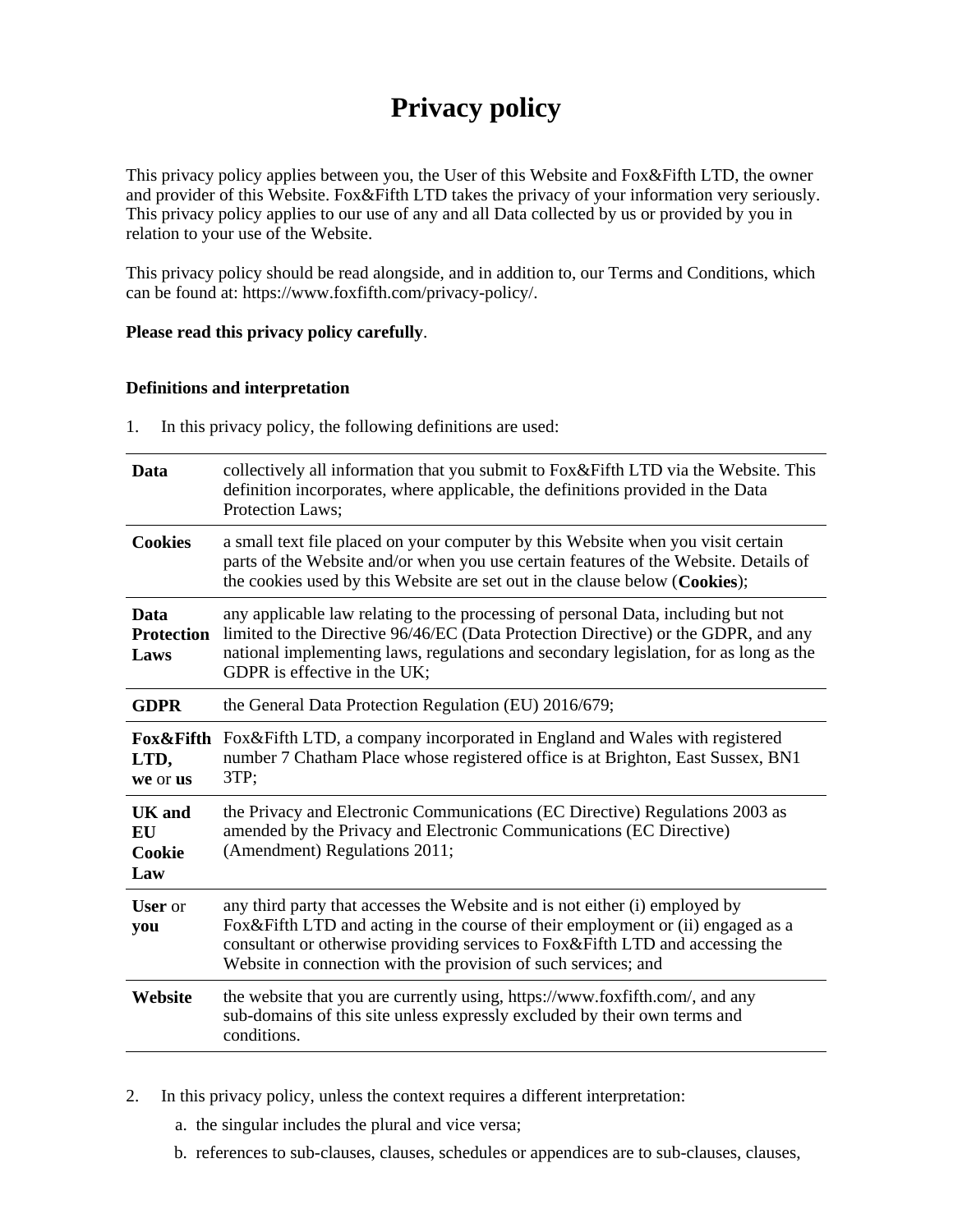schedules or appendices of this privacy policy;

- c. a reference to a person includes firms, companies, government entities, trusts and partnerships;
- d. "including" is understood to mean "including without limitation";
- e. reference to any statutory provision includes any modification or amendment of it;
- f. the headings and sub-headings do not form part of this privacy policy.

# **Scope of this privacy policy**

- 3. This privacy policy applies only to the actions of Fox&Fifth LTD and Users with respect to this Website. It does not extend to any websites that can be accessed from this Website including, but not limited to, any links we may provide to social media websites.
- 4. For purposes of the applicable Data Protection Laws, Fox&Fifth LTD is the "data controller". This means that Fox&Fifth LTD determines the purposes for which, and the manner in which, your Data is processed.

# **Data collected**

- 5. We may collect the following Data, which includes personal Data, from you:
	- a. name;
	- b. date of birth;
	- c. gender;
	- d. job title;
	- e. profession;
	- f. contact Information such as email addresses and telephone numbers;
	- g. demographic information such as postcode, preferences and interests;
	- h. financial information such as credit / debit card numbers;
	- i. IP address (automatically collected);
	- j. web browser type and version (automatically collected);
	- k. operating system (automatically collected);
	- l. a list of URLs starting with a referring site, your activity on this Website, and the site you exit to (automatically collected);

in each case, in accordance with this privacy policy.

## **How we collect Data**

- 6. We collect Data in the following ways:
	- a. data is given to us by you; and
	- b. data is collected automatically.

## **Data that is given to us by you**

- 7. Fox&Fifth LTD will collect your Data in a number of ways, for example:
	- a. when you contact us through the Website, by telephone, post, e-mail or through any other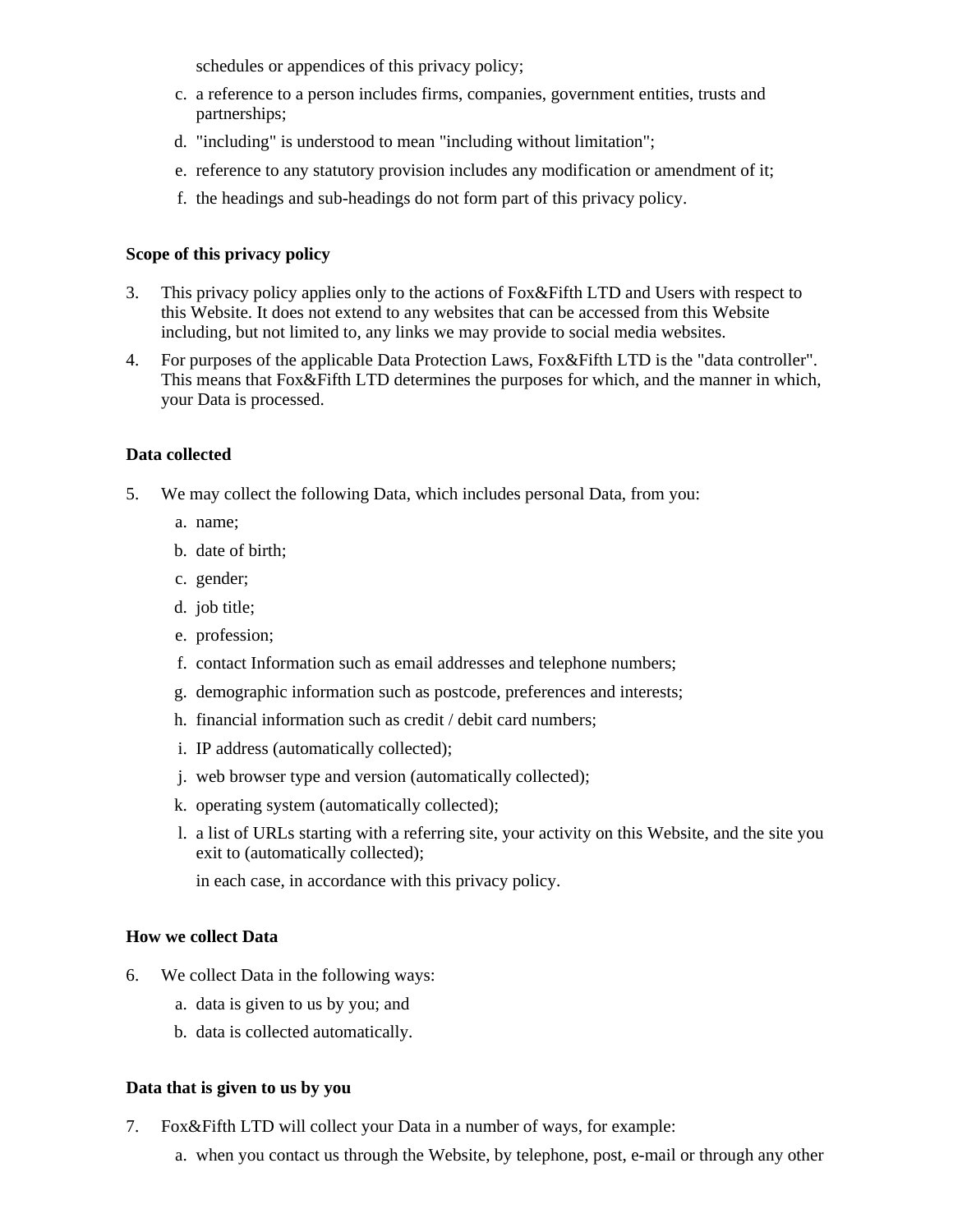means;

- b. when you register with us and set up an account to receive our products/services;
- c. when you complete surveys that we use for research purposes (although you are not obliged to respond to them);
- d. when you enter a competition or promotion through a social media channel;
- e. when you make payments to us, through this Website or otherwise;
- f. when you elect to receive marketing communications from us;
- g. when you use our services;

in each case, in accordance with this privacy policy.

## **Data that is collected automatically**

- 8. To the extent that you access the Website, we will collect your Data automatically, for example:
	- a. we automatically collect some information about your visit to the Website. This information helps us to make improvements to Website content and navigation, and includes your IP address, the date, times and frequency with which you access the Website and the way you use and interact with its content.
	- b. we will collect your Data automatically via cookies, in line with the cookie settings on your browser. For more information about cookies, and how we use them on the Website, see the section below, headed "Cookies".

#### **Our use of Data**

- 9. Any or all of the above Data may be required by us from time to time in order to provide you with the best possible service and experience when using our Website. Specifically, Data may be used by us for the following reasons:
	- a. internal record keeping;
	- b. improvement of our products / services;
	- c. transmission by email of marketing materials that may be of interest to you;
	- d. contact for market research purposes which may be done using email, telephone, fax or mail. Such information may be used to customise or update the Website;

in each case, in accordance with this privacy policy.

- 10. We may use your Data for the above purposes if we deem it necessary to do so for our legitimate interests. If you are not satisfied with this, you have the right to object in certain circumstances (see the section headed "Your rights" below).
- 11. For the delivery of direct marketing to you via e-mail, we'll need your consent, whether via an opt-in or soft-opt-in:
	- a. soft opt-in consent is a specific type of consent which applies when you have previously engaged with us (for example, you contact us to ask us for more details about a particular product/service, and we are marketing similar products/services). Under "soft opt-in" consent, we will take your consent as given unless you opt-out.
	- b. for other types of e-marketing, we are required to obtain your explicit consent; that is, you need to take positive and affirmative action when consenting by, for example, checking a tick box that we'll provide.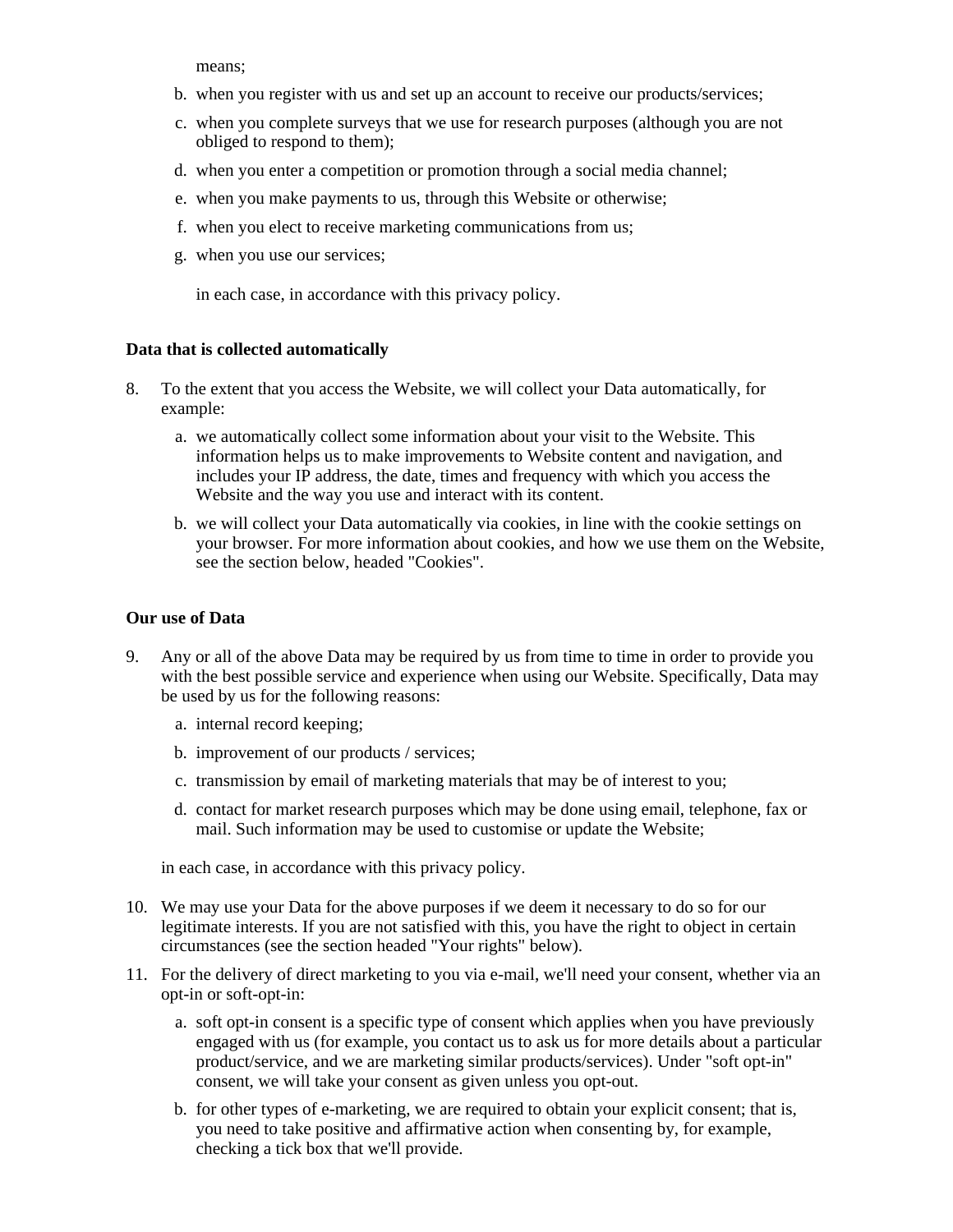- c. if you are not satisfied about our approach to marketing, you have the right to withdraw consent at any time. To find out how to withdraw your consent, see the section headed "Your rights" below.
- 12. When you register with us and set up an account to receive our services, the legal basis for this processing is the performance of a contract between you and us and/or taking steps, at your request, to enter into such a contract.
- 13. We may use your Data to show you Fox&Fifth LTD adverts and other content on other websites. If you do not want us to use your data to show you Fox&Fifth LTD adverts and other content on other websites, please turn off the relevant cookies (please refer to the section headed "Cookies" below).

## **Who we share Data with**

- 14. We may share your Data with the following groups of people for the following reasons:
	- a. any of our group companies or affiliates to ensure the proper administration of your website and business;
	- b. our employees, agents and/or professional advisors in order to provide commissioned services;
	- c. third party service providers who provide services to us which require the processing of personal data - help third party service providers in receipt of any shared data to perform functions on our behalf to help ensure the website runs smoothly;
	- d. third party payment providers who process payments made over the Website to enable third party payment providers to process user payments and refunds;
	- e. relevant authorities to facilitate the detection of crime or the collection of taxes or duties;

in each case, in accordance with this privacy policy.

# **Keeping Data secure**

- 15. We will use technical and organisational measures to safeguard your Data, for example:
	- a. access to your account is controlled by a password and a user name that is unique to you.
	- b. we store your Data on secure servers.
	- c. payment details are encrypted using SSL technology (typically you will see a lock icon or green address bar (or both) in your browser when we use this technology.
- 16. Technical and organisational measures include measures to deal with any suspected data breach. If you suspect any misuse or loss or unauthorised access to your Data, please let us know immediately by contacting us via this e-mail address: hello@foxfifth.com.
- 17. If you want detailed information from Get Safe Online on how to protect your information and your computers and devices against fraud, identity theft, viruses and many other online problems, please visit www.getsafeonline.org. Get Safe Online is supported by HM Government and leading businesses.

## **Data retention**

18. Unless a longer retention period is required or permitted by law, we will only hold your Data on our systems for the period necessary to fulfil the purposes outlined in this privacy policy or until you request that the Data be deleted.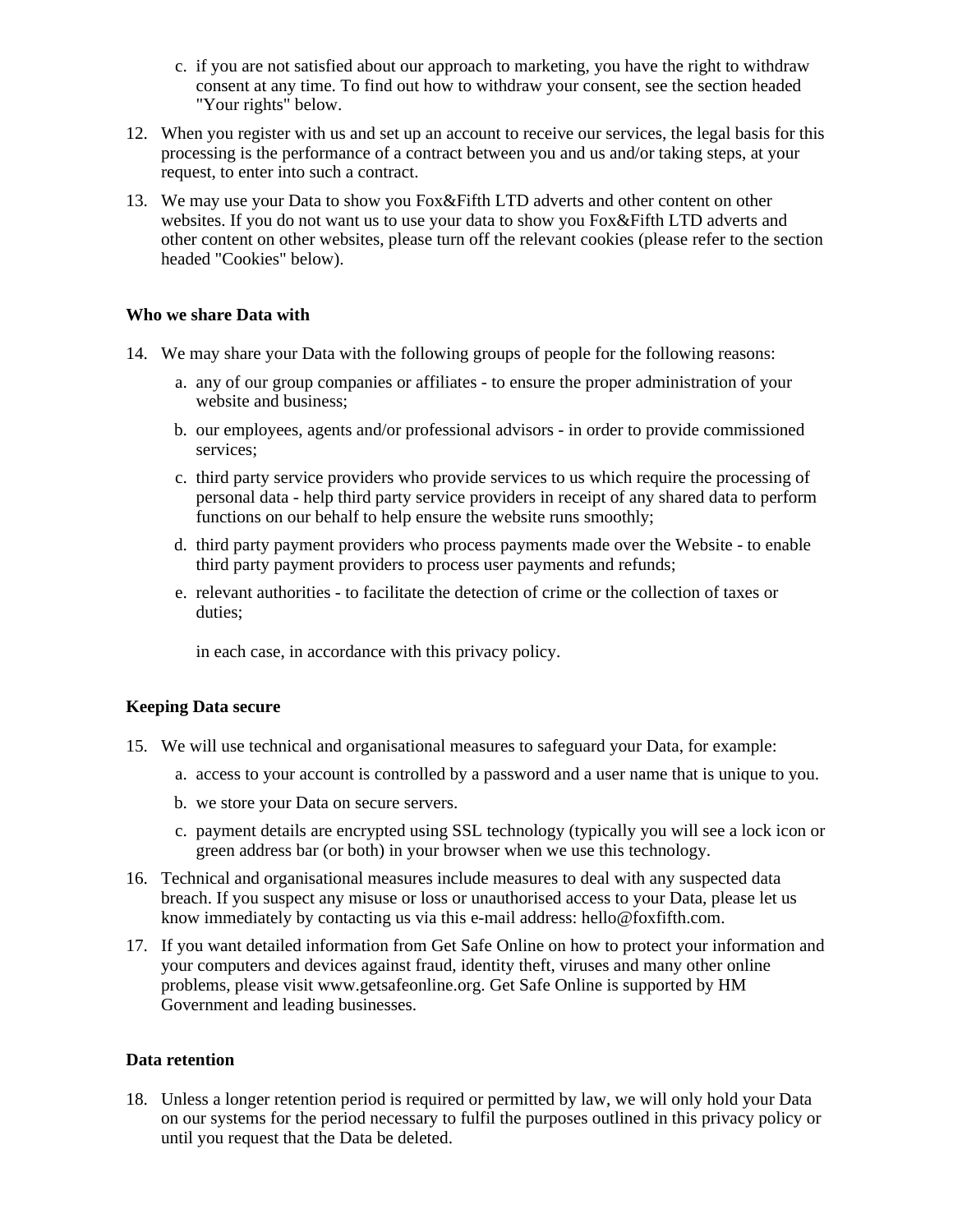19. Even if we delete your Data, it may persist on backup or archival media for legal, tax or regulatory purposes.

# **Your rights**

- 20. You have the following rights in relation to your Data:
	- a. **Right to access** the right to request (i) copies of the information we hold about you at any time, or (ii) that we modify, update or delete such information. If we provide you with access to the information we hold about you, we will not charge you for this, unless your request is "manifestly unfounded or excessive." Where we are legally permitted to do so, we may refuse your request. If we refuse your request, we will tell you the reasons why.
	- b. **Right to correct** the right to have your Data rectified if it is inaccurate or incomplete.
	- c. **Right to erase** the right to request that we delete or remove your Data from our systems.
	- d. **Right to restrict our use of your Data** the right to "block" us from using your Data or limit the way in which we can use it.
	- e. **Right to data portability** the right to request that we move, copy or transfer your Data.
	- f. **Right to object** the right to object to our use of your Data including where we use it for our legitimate interests.
- 21. To make enquiries, exercise any of your rights set out above, or withdraw your consent to the processing of your Data (where consent is our legal basis for processing your Data), please contact us via this e-mail address: hello@foxfifth.com.
- 22. If you are not satisfied with the way a complaint you make in relation to your Data is handled by us, you may be able to refer your complaint to the relevant data protection authority. For the UK, this is the Information Commissioner's Office (ICO). The ICO's contact details can be found on their website at https://ico.org.uk/.
- 23. It is important that the Data we hold about you is accurate and current. Please keep us informed if your Data changes during the period for which we hold it.

# **Links to other websites**

24. This Website may, from time to time, provide links to other websites. We have no control over such websites and are not responsible for the content of these websites. This privacy policy does not extend to your use of such websites. You are advised to read the privacy policy or statement of other websites prior to using them.

## **Changes of business ownership and control**

- 25. Fox&Fifth LTD may, from time to time, expand or reduce our business and this may involve the sale and/or the transfer of control of all or part of Fox&Fifth LTD. Data provided by Users will, where it is relevant to any part of our business so transferred, be transferred along with that part and the new owner or newly controlling party will, under the terms of this privacy policy, be permitted to use the Data for the purposes for which it was originally supplied to us.
- 26. We may also disclose Data to a prospective purchaser of our business or any part of it.
- 27. In the above instances, we will take steps with the aim of ensuring your privacy is protected.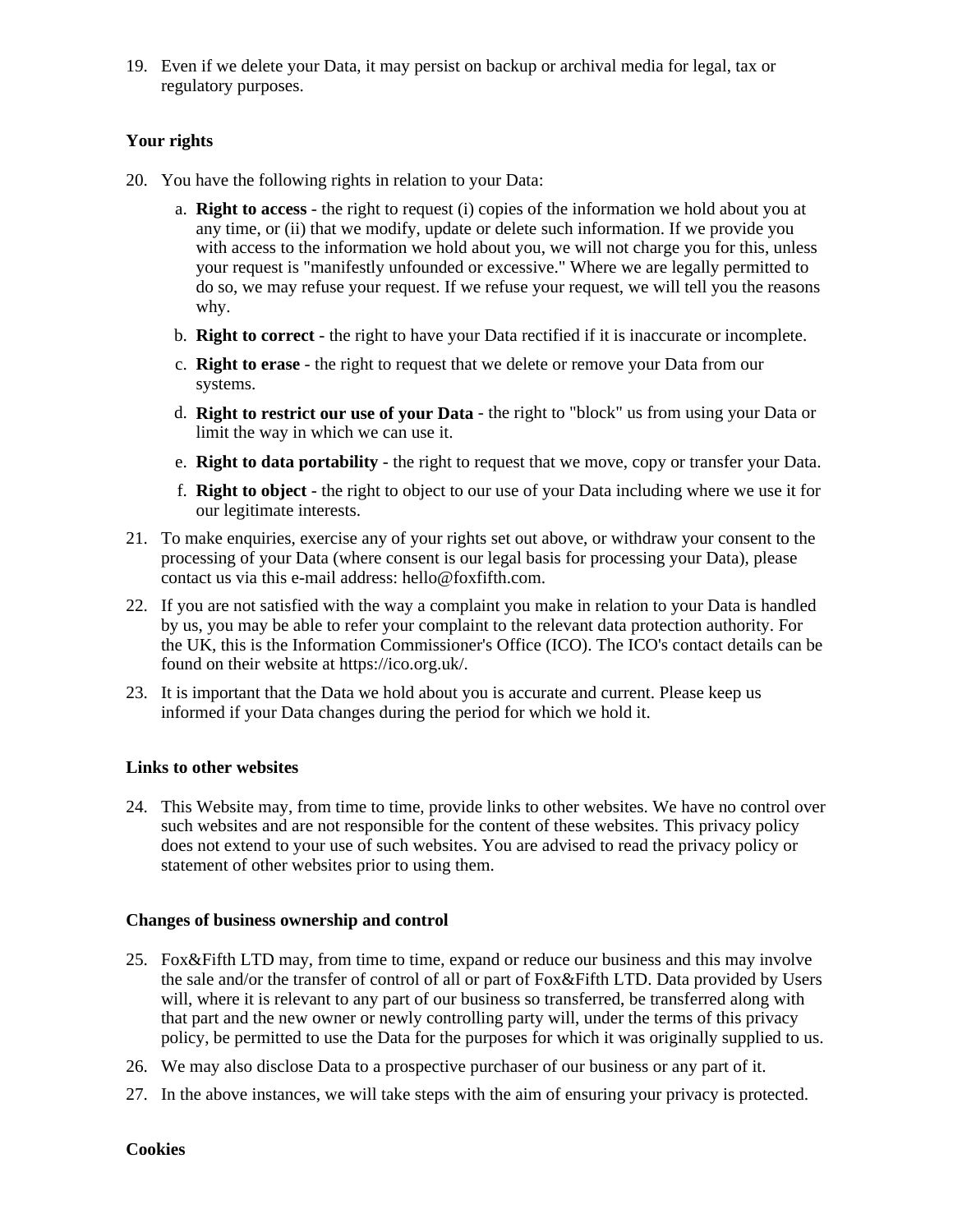- 28. This Website may place and access certain Cookies on your computer. Fox&Fifth LTD uses Cookies to improve your experience of using the Website and to improve our range of services. Fox&Fifth LTD has carefully chosen these Cookies and has taken steps to ensure that your privacy is protected and respected at all times.
- 29. All Cookies used by this Website are used in accordance with current UK and EU Cookie Law.
- 30. Before the Website places Cookies on your computer, you will be presented with a message bar requesting your consent to set those Cookies. By giving your consent to the placing of Cookies, you are enabling Fox&Fifth LTD to provide a better experience and service to you. You may, if you wish, deny consent to the placing of Cookies; however certain features of the Website may not function fully or as intended.

| <b>Type of Cookie</b>             | <b>Purpose</b>                                                                                                                                                                                                                                                                                                        |
|-----------------------------------|-----------------------------------------------------------------------------------------------------------------------------------------------------------------------------------------------------------------------------------------------------------------------------------------------------------------------|
| Strictly necessary cookies        | These are cookies that are required for the operation of our<br>website. They include, for example, cookies that enable you to<br>log into secure areas of our website, use a shopping cart or<br>make use of e-billing services.                                                                                     |
| Analytical/performance<br>cookies | They allow us to recognise and count the number of visitors and<br>to see how visitors move around our website when they are<br>using it. This helps us to improve the way our website works,<br>for example, by ensuring that users are finding what they are<br>looking for easily.                                 |
| Functionality cookies             | These are used to recognise you when you return to our website.<br>This enables us to personalise our content for you, greet you by<br>name and remember your preferences (for example, your choice<br>of language or region).                                                                                        |
| Targeting cookies                 | These cookies record your visit to our website, the pages you<br>have visited and the links you have followed. We will use this<br>information to make our website and the advertising displayed<br>on it more relevant to your interests. We may also share this<br>information with third parties for this purpose. |

31. This Website may place the following Cookies:

- 32. You can find a list of Cookies that we use in the Cookies Schedule.
- 33. You can choose to enable or disable Cookies in your internet browser. By default, most internet browsers accept Cookies but this can be changed. For further details, please consult the help menu in your internet browser.
- 34. You can choose to delete Cookies at any time; however you may lose any information that enables you to access the Website more quickly and efficiently including, but not limited to, personalisation settings.
- 35. It is recommended that you ensure that your internet browser is up-to-date and that you consult the help and guidance provided by the developer of your internet browser if you are unsure about adjusting your privacy settings.
- 36. For more information generally on cookies, including how to disable them, please refer to aboutcookies.org. You will also find details on how to delete cookies from your computer.

## **General**

37. You may not transfer any of your rights under this privacy policy to any other person. We may transfer our rights under this privacy policy where we reasonably believe your rights will not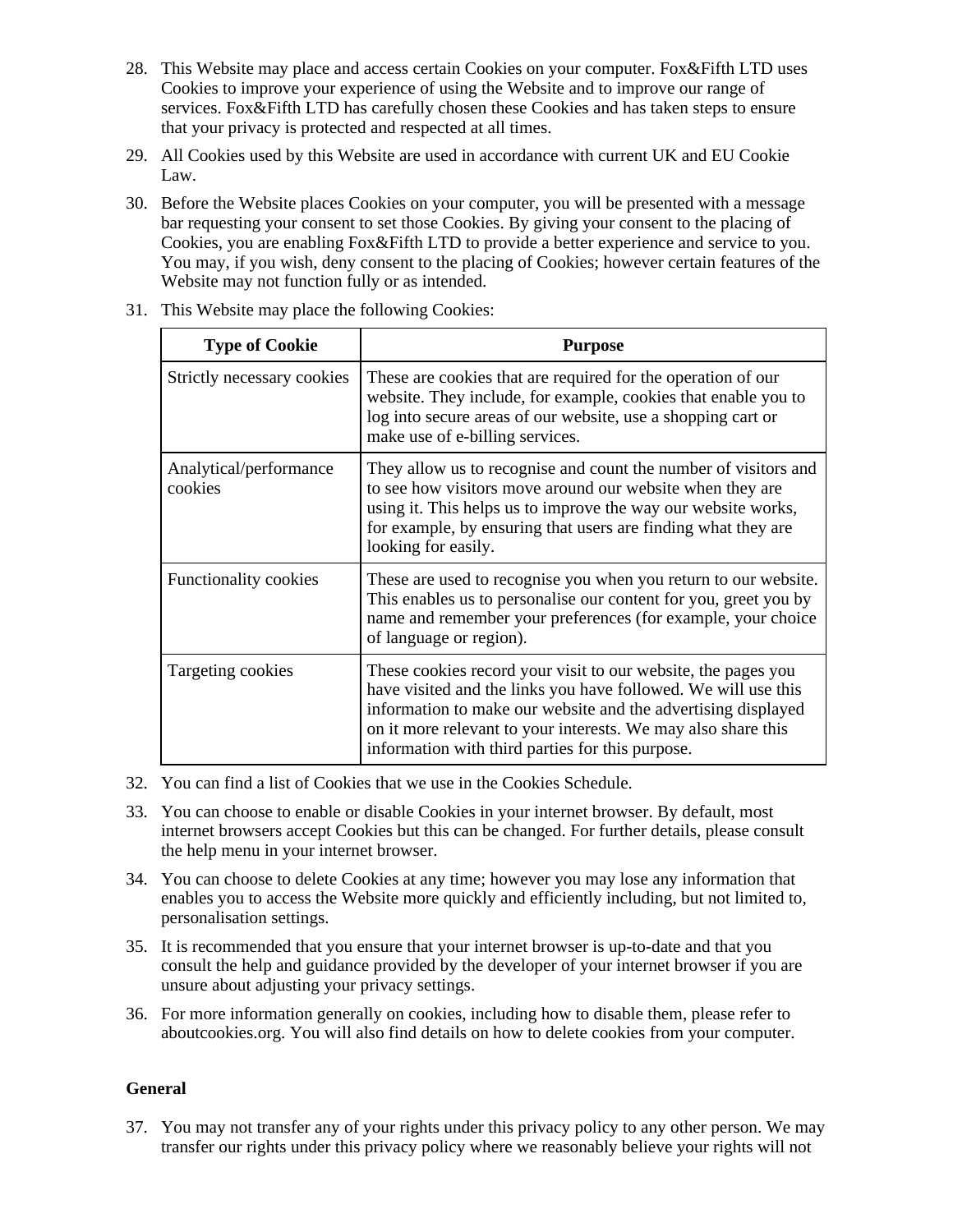be affected.

- 38. If any court or competent authority finds that any provision of this privacy policy (or part of any provision) is invalid, illegal or unenforceable, that provision or part-provision will, to the extent required, be deemed to be deleted, and the validity and enforceability of the other provisions of this privacy policy will not be affected.
- 39. Unless otherwise agreed, no delay, act or omission by a party in exercising any right or remedy will be deemed a waiver of that, or any other, right or remedy.
- 40. This Agreement will be governed by and interpreted according to the law of England and Wales. All disputes arising under the Agreement will be subject to the exclusive jurisdiction of the English and Welsh courts.

# **Changes to this privacy policy**

41. Fox&Fifth LTD reserves the right to change this privacy policy as we may deem necessary from time to time or as may be required by law. Any changes will be immediately posted on the Website and you are deemed to have accepted the terms of the privacy policy on your first use of the Website following the alterations.

You may contact Fox&Fifth LTD by email at hello@foxfifth.com.

# **Attribution**

42. This privacy policy was created using a document from [Rocket Lawyer](https://www.rocketlawyer.co.uk/) (https://www.rocketlawyer.co.uk).

# **16 July 2019**